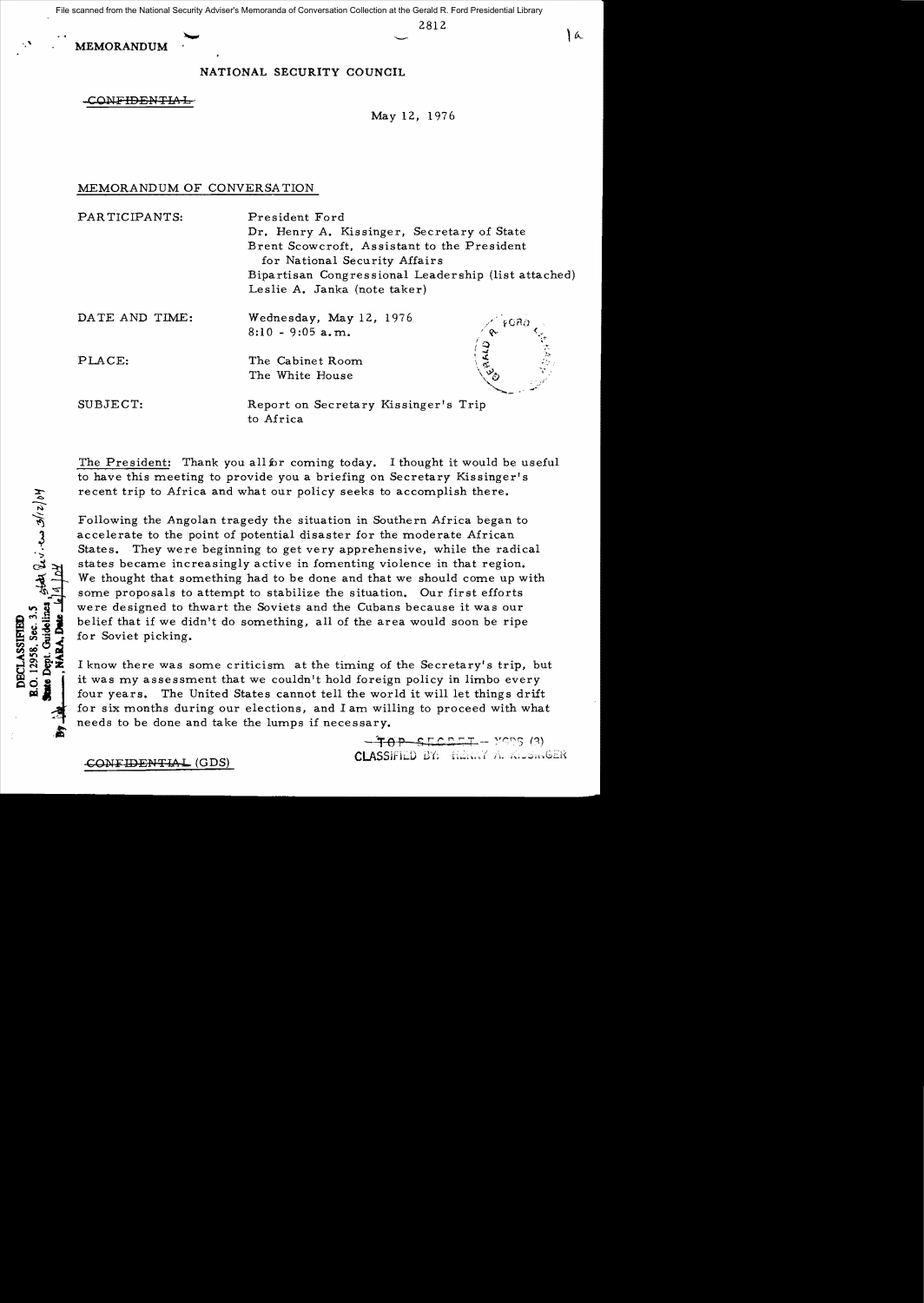The Speaker: I took a trip to the eastern part of the Arab world during the Easter recess. Mr. President, I was shocked in my talks with the heads of those governments saying that the United States is losing face as a free people around the world. They all wanted to know if they can still count on the United States to defend freedom..

The President: Mr. Speaker, we get many of the same reports. The people of the world know we have the capability to defend freedom. but they are wondering about our willingness to do so and whether we will be with them in their struggles to maintain their independence.

At my request, Secretary Kissinger went to Africa and I would like to turn to him now for a report on what he did there.

Secretary Kissinger: The timing of the trip was based upon the considerations the President has mentioned and the additional fact that the beginning of a war against Rhodesia had already begun, the heads of the African states were meeting in June, Nyerere, the leader of a critical group of African nations, was going to Europe in April- May, and the UNCTAD was meeting in May.

Tanzania is politically the most influential country in this region right now. Our intelligence estimates showed increasing danger of massive foreign intervention if the radical threats continued. We also recognize that the United States as well as Europe gets a very large percentage of its raw materials from Africa. The rest of Africa was rapidly moving in the direction of Angola. The moderate governments were moving toward the radical states and the radicals were moving increasingly towards violence.

It was the President's judgment, as well as that of all of our experts, that Africa was in a stage of rapid disintegration. I might add that this was also the judgment of our key allies, particularly Britain and France. All of them felt that it was essential that the United States play a more active role to avert the increasing danger there. This is why the President decided my trip was necessary at this time.

Our dominant objective was to have African problems settled by the Africans themselves and that the continent not become a place of great power conflict. We wanted to avoid a situation where open conflict would break out with the United States supporting the side of the racist regimes, with the Soviets supporting the other side.

Our second objective was that we wanted to build a platform the moderates could stand on to avoid violence and racial war.

> $\ddot{\cdot}$  $: x.$

There were three themes that we wanted to stress throughout my trip:

#### GONFIDENTIAL: (GDS)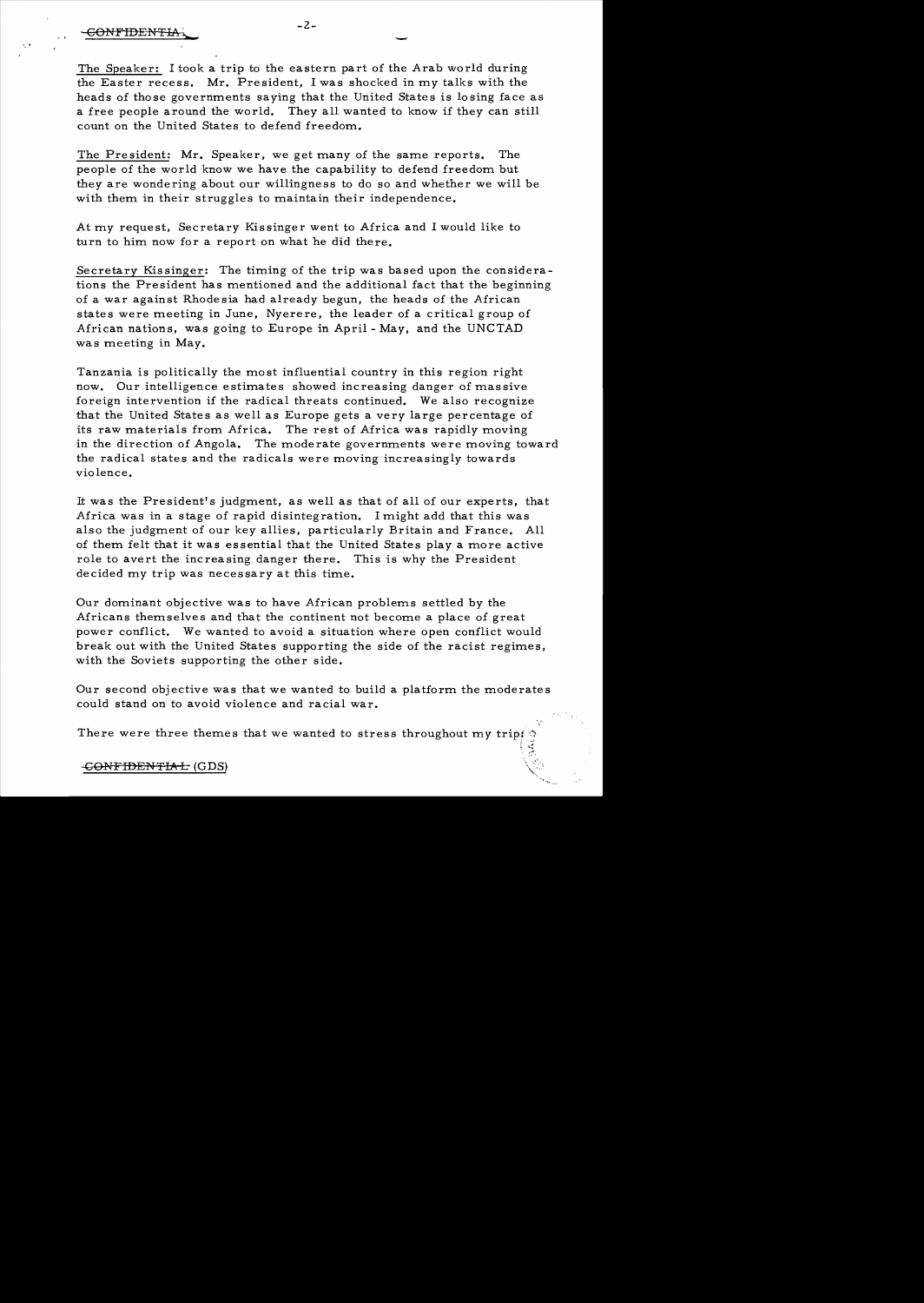#### -GONFIDENTIAF

-- We favor political evolution to majority rule by negotiation, not by violence, and this meant negotiation among the Africans.

- - The United States, with other industrial nations, would be willing to cooperate with the programs of moderate African governments for economic development.

-- The United States wants no special role for itself, but we seek African solutions to African problems free from all outside intervention. We wanted to see Africa isolated from outside intervention.

Let me now give you a brief summary country-by-country retracing my travels through Africa.

*Kenya:* Here we have a civilian government in power. We find in Africa that the civilian governments tend to be more moderate, while the military regimes tend to be more radical. Kenya is a very pro- West country, but it is under great pressure from its pro-Soviet neighbors, Uganda, Somalia and Tanzania.

Tanzania: There is strong Chinese influence here and a growing Soviet presence. Tanzania is the intellectual leader of Southern Africa and as such is the key to the future of the area and whether that future will be violent or not.

Zambia: This country used to stand as a strong example of moderation, but after Angola it shifted to open advocacy of armed struggle.

Botswana: 1 did not visit Botswana but 1 met with its foreign minister in Nairobi. It is a very moderate government which wants to be with the United States.

Mozambique: 1 did not visit here either but we find that it has a very radical government, with lots of Chinese and Soviet influence. If the Cubans come into the Rhodesian conflict, it will be through Mozambique.

Zaire: Zaire is as large as Western Europe with vast uncalculated resources. It finds itself surrounded by neighbor s heavily armed by the Soviet Union. We consider Zaire to be one of the key countries in Africa. Its leaders are really not too interested in Southern African matters except as they increase radical influence on its borders.

Liberia: This is not a country the United States can be proud of. It has no major political problems and it is strongly on our side. While it is virtually a ward of the United States, it was the most backward country economically that we visited, and this was particularly noticed by the press on this trip.  $\begin{array}{cc} \mathbb{P}_{\mathcal{P}}\mathbb{P}_{\mathcal{P}}\ \mathbb{P}_{\mathcal{P}}\mathbb{P}_{\mathcal{P}}\ \mathbb{P}_{\mathcal{P}}\mathbb{P}_{\mathcal{P}}\ \mathbb{P}_{\mathcal{P}}\mathbb{P}_{\mathcal{P}}\ \mathbb{P}_{\mathcal{P}}\end{array}$ 

 $\overline{z}$ ,  $\overline{x}$ 

 $\ddot{\phantom{a}}$  $\lambda$ 

1,.'""

#### -G<del>ONFIDENTIA L</del> (GDS)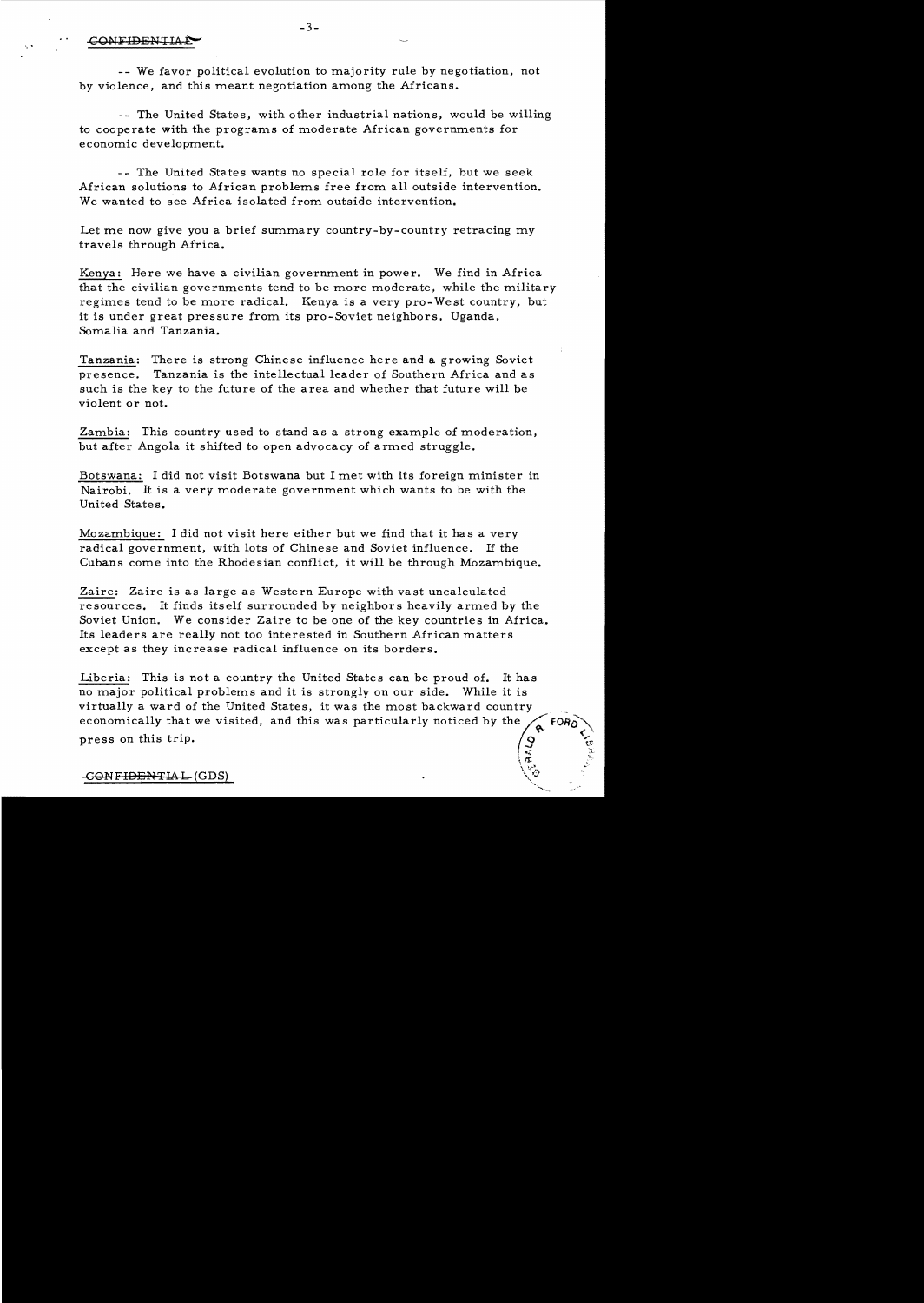**--**

Senegal: Senegal is totally pro-Western and has been desperate in the post-Angolan aftermath in seeking a role for the moderate states.

In terms of policy considerations, I would make the following points:

-- The armed struggle has started. It actually started two months ago. It was our estimate that this struggle would rapidly escalate and could lead to the introduction of foreign troops.

-- The United States can support, on the basis of its own traditions, an evolution to majority rule but only by peaceful means.

-- In return for our stating these principles and objectives, the four Southern African states agreed that they would only act together; they would not permit foreign arms shipments to Rhodesia and promised to deal directly with the liberation movement; they would not call for outside forces; and they would negotiate a settlement if at all possible.

In this dialogue we pointed out that Southern Africa would have a major role to play. The four African states agreed and welcomed this aspect of our policy. The policy we have pursued, along with Great Britain, regarding Rhode sia will not accelerate conflict there. We believe we have given it a chance to slow down and have provided a chance for moderate leaders to resist Soviet intervention along with time for the Rhodesian leaders to work out their problems.

It was our assessment that within a year we would be facing a great race war, with the United States supporting the White minority, while all the other countries lined up against us supported by the Soviets and the Chinese. Now we are viewed as the one country that can achieve moderate solutions, but this can be done only if the United States plays its role seriously and with some dedication. The moderate governments have welcomed our role. It was interesting to note that during my trip the Nigerian and Ugandan radios which were filled with violent propaganda at the outset stopped attacking me by the end of the visit. Nevertheless, the Soviet radio blasted me at every point.

In thinking about Africa, it is important to keep in mind that we are dealing with 46 sovereign states, many of them still in a post-colonial stage without a national tradition. Most of them are extremely vulnerable and in need of a sense of direction. There are only two states with which we have any major military assistance role, that is, Kenya and Zaire. The latter is a very rich country and could be the keystone to political and economic progress in Africa.



CONFIDENTIAL (GDS)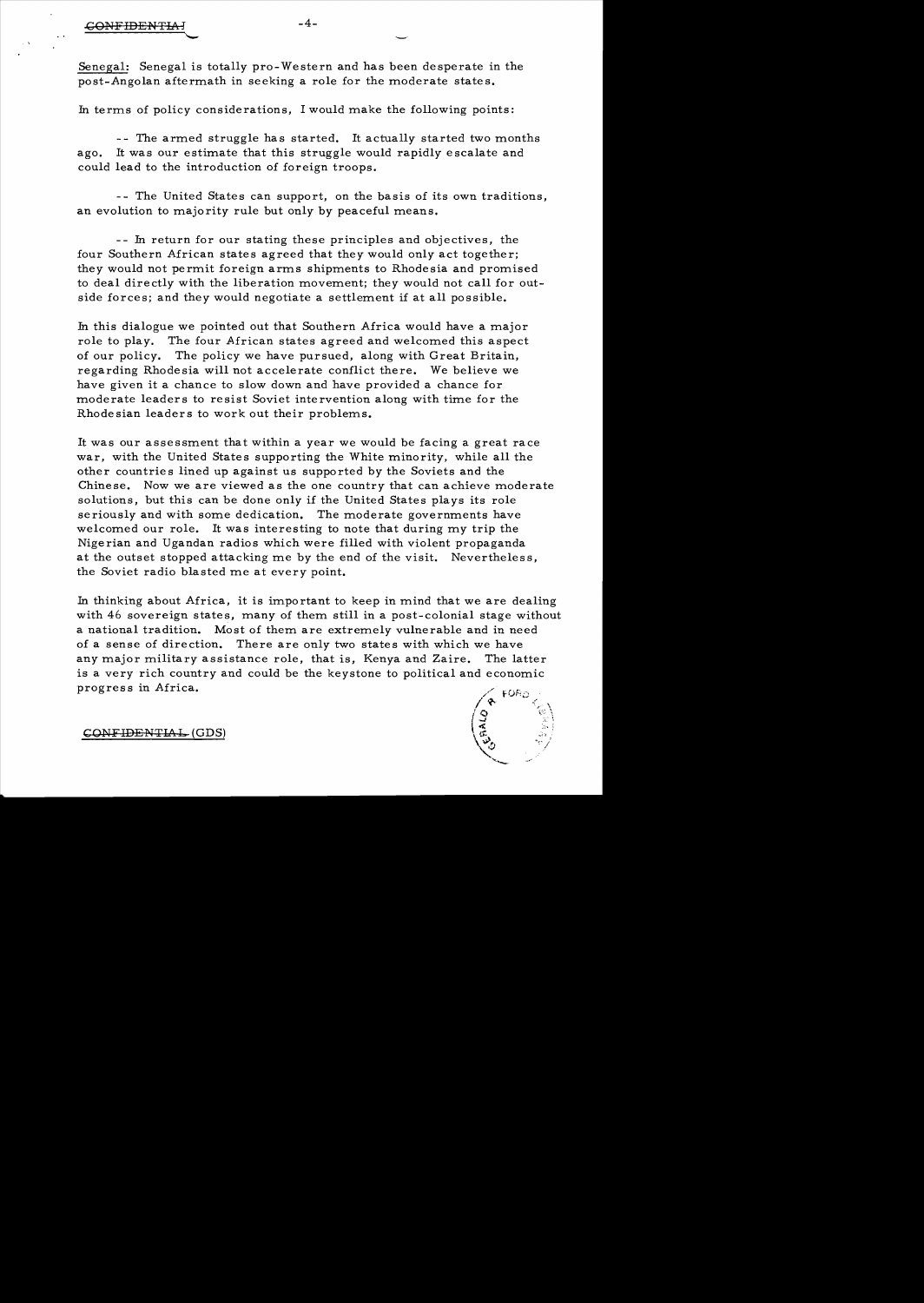For the rest of Africa what is needed is a sense of direction and a sense of confidence in the United States. Therefore, we put forward a number of economic proposals. One of these which received considerable attention was a proposal for a \$7. 5 billion redevelopment program for the Sahel. I was not proposing a U. S. program or even a major contribution to one. What I was emphasizing was a major redevelopment program rather than the amalgam of relief programs we are now operating in this region. I described what a well thought-out international consortium could do. We did not put any dollar figure on these programs; the reports stemmed from an offhand comment I made to the press following my presentation. What is essential is that we stop these 46 separate bilateral programs and support instead major multinational programs which will help these countries handle the problems they find unmanageable in themselves. In doing so we hope to help them move away from confrontation with the West by giving the moderate countries something to stand on vis-a-vis their radical neighbors. We want major programs where the industrial nations can work together rather than piddling their aid programs out among various bilateral programs.

I stopped to see French President Giscard in Paris. He made a major proposal yesterday for coordinated industrial donor efforts toward Africa. The President has endorsed this concept, which unfortunately, perhaps because it is so good, has been ignored by the American media. Some moderate Arab governments would also want to help in this program since they are equally concerned with the radical threats in Africa. They are particularly worried about the threat in Somalia and Ethiopia.

If we have a chance to develop this program over a 3 to 6 month period, I think we will find that we have halted the slide toward radicalism and violence in Southern Africa. We will in effect have given the racist regimes time to work out their problems with the Blacks and thereby avoid a blood bath. We will have also prevented Soviet intervention and given moderate African states a chance to solve their own problems. These proposals can represent an opportunity to tie the Western world together in a positive program and thereby be something that the United States does not have to attempt all alone.

The President: Thank *you,* Henry. I think it ought to be pointed out that Libya and Algeria are in the forefront of supporting violent solutions and radical governments.

Secretary Kissinger: That is correct. Along with the moderate Arab states, the African moderates have no platform to stand on so that they could back up the United States. Both the Iranians and Arabs want to back our UNCTAD proposals.

As we saw it, the war in Southern Africa was going to intensify. The OAU meeting scheduled for June would have been totally run by the radicals.

> $1 + \mathbb{C}$ ! "J

> > $\setminus$  iii.  $\setminus$  $\mathcal{S}$

### CONFIDENTIAL (GDS)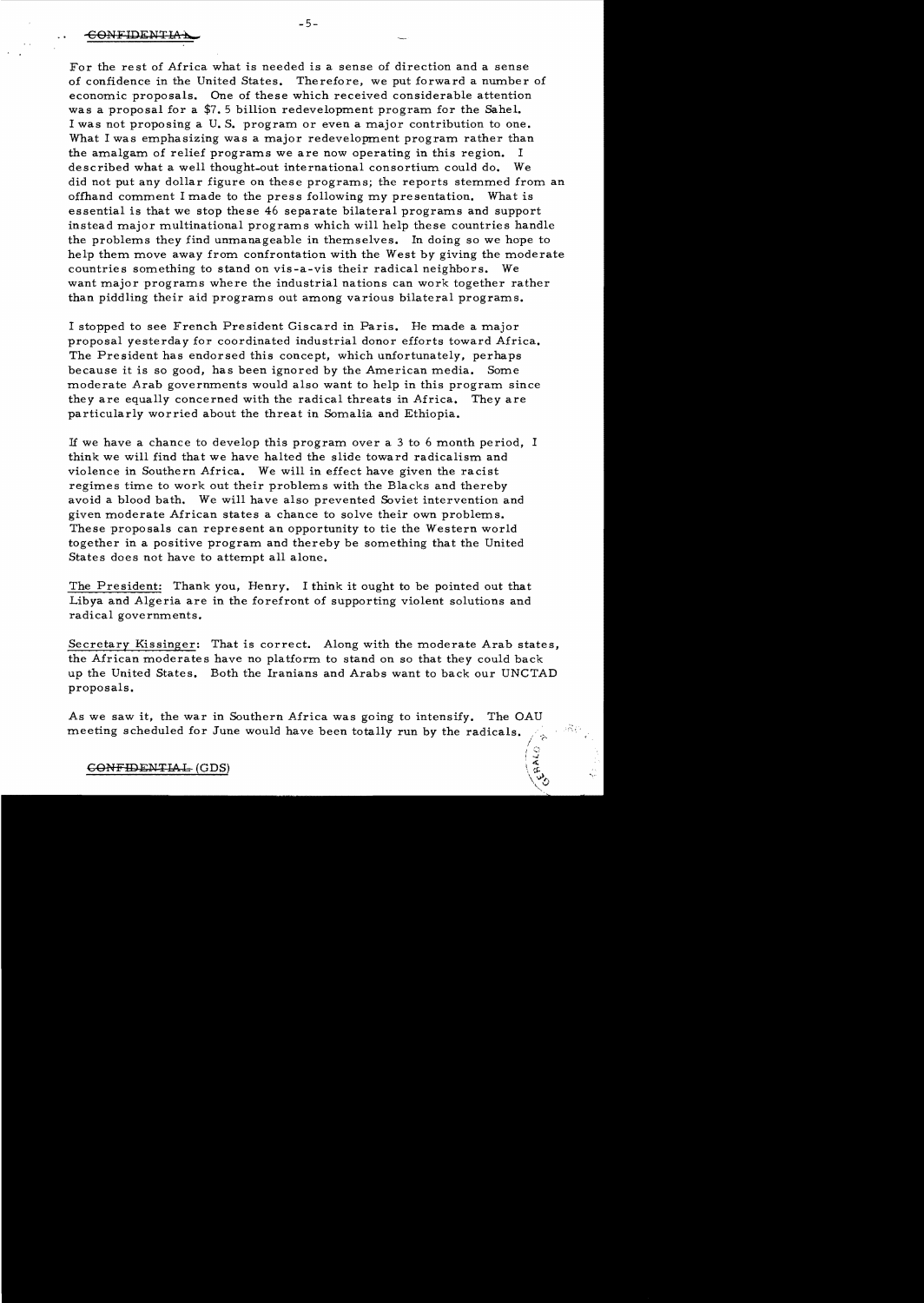### CONFIDENTIA !

These were the deadlines we were facing as we considered my trip. If we work with some conviction, we can move away from intervention and violence and ultimate domination of Southern Africa by radical states.

 $-6-$ 

The President: The point I want to emphasize is that the moderate Arab states want to support our approach. This is a policy that the United States has always stood for:

- -- majority rule
- -- protection of minority rights
- - nondomination by outside forces

I was particularly pleased that Senators Ribicoff and Javits went to Kenya with Secretary Kissinger to indicate the support and understanding of the Congress.

Representative O'Neill: Is it correct to say that we have never had an African policy?

Secretary Kissinger: I would think that too strong, but I would not deny that we have had problems developing a coherent policy for 46 countries.

The President: Always before we were faced with dealing with countries in differing stages of colonialism and independence and a constantly fluid situation.

Representative John Anderson: I am trying to put some thought to the various programs we are proposing for Africa. What sort of coordinating mechanism do you envision existing? I would also like to know more about your proposal for a Resource Bank.

Secretary Kissinger: You have identified one of the key problems of all the various African aid programs. We have tried to give the Africans the idea of working toward regional development programs. President Giscard has proposed the formation of both a donor group of countries and a recipient group of countries. He wants to select the most moderate African governments as members of the recipient group. The French proposal thus gives us an opportunity to group countries together for rational planning, for as you know many of the boundaries in Africa today have no basis in geography or history, but simply represent the lines drawn during the colonial struggle.

Yesterday, the President ordered an NSC study to determine the scope of the programs needed and possible U. S. responses.

With regard to the international Resources Bank, what we put forward in the UNCTAD meetings was designed to counter a proposal by 112 countries

/

CONFIDENTIAL (GDS)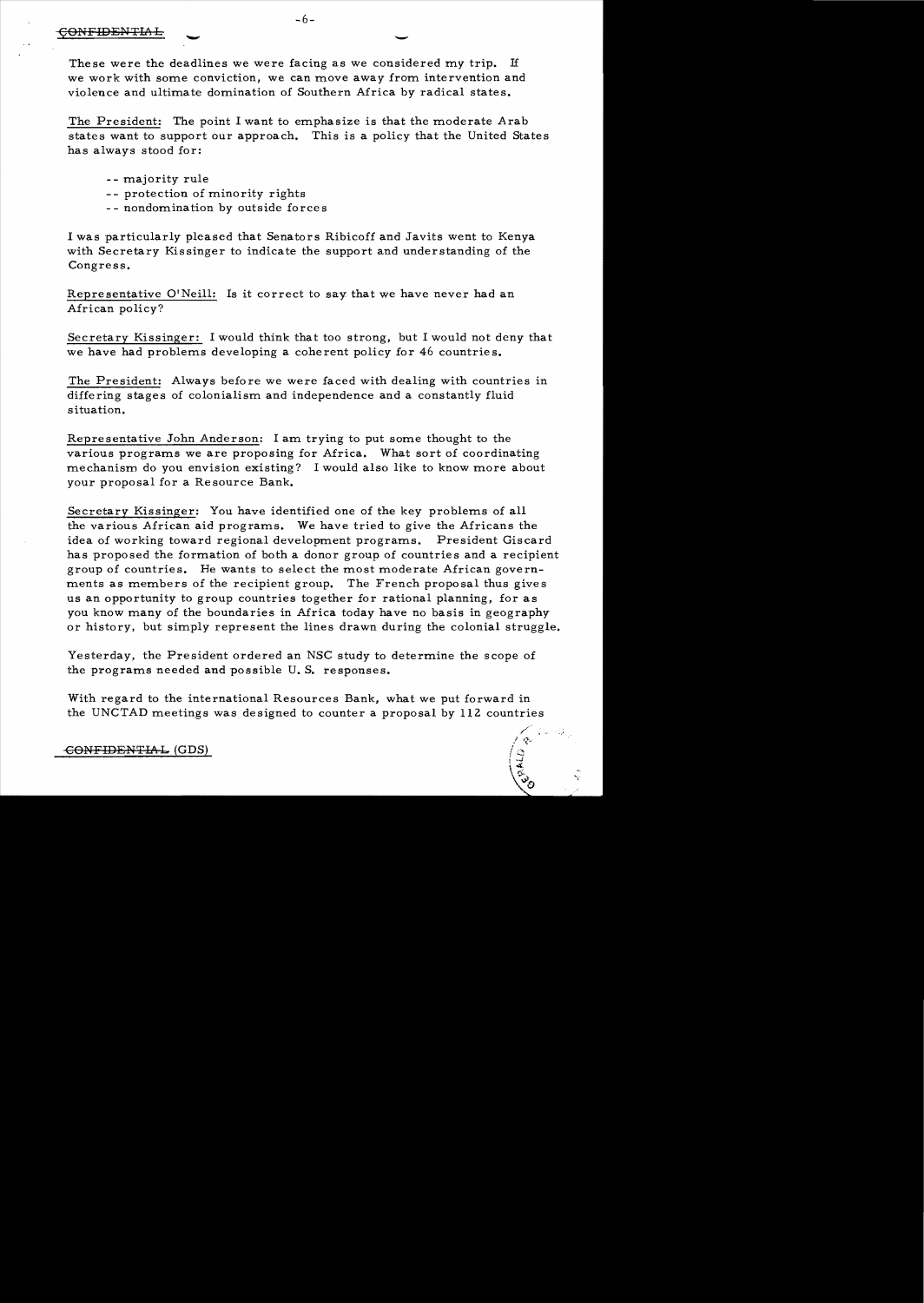-

that would have created a super OPEC for commodities with strong demands for indexation and so forth. Instead, we set forth a forward-looking program. compatible with our free enterprise system. We recognized that the major problem. today is that private capital is reluctant to invest in resource development because of the lack of security for such investments. What we are proposing is not really a bank but it is rather an insurance scheme to protect investments. The United States will not put up any cash, but rather guaranties. The bank can thus create and guarantee better conditions for investment. We rejected the idea of an integrated commodity approach but we did indicate a willingness to deal on a case-by-case basis on the subjects of buffer stocks, transfer of technology, and so forth. The Soviets and Chinese are blasting away at our proposal but the countries we have to work with are welcoming our suggestions.

Senator Curtis: How do we protect ourselves from. putting the ball in the Soviet court, whereby we would maneuver ourselves into a U.S.-Soviet confrontation that the American people will not support and thereby find our entire policy discredited before the world?

Secretary Kissinger: That is exactly the position we were in after Angola and were trying to avoid facing again. We saw a confrontation developing in Rhodesia. If we decided to fight such Soviet intervention, we would inevitably be supporting the White regimes. If we didn't fight, we would be seen as caving into the Cubans. Our goal, therefore, was to organize the Africans into supporting the non-use of foreign troops.

We may still face this problem in a few months or a year. It all depends on how decisively we move.

Senator Curtis: Is Cuba fronting for the USSR?

Secretary Kissinger: The Cubans are surrogates for the Soviets. It is my hope that we can reduce or eliminate the Cuban presence in Africa. We must realize that no African government is interested in supporting the United States against the Soviets. Therefore, we are trying to develop the possibility of Africans solving their own African problems. What we want to do is to maneuver the Soviets into a position where Africans see the Russians as impeding African progress.

The President: If we hadn't undertaken these initiatives, we would have seen more problems like we saw in the U. N. yesterday, where the Africans were pushing for the admission of Angola to the United Nations and we would have been forced to veto.

Secretary Kissinger: What we achieved, and it was a direct result of my trip to Africa, was that we got the moderate Africans in the UN to put of  $\ell$ the vote so we would not have to use the veto. I  $\ddot{\circ}$  $\mathcal{L}_{\mathcal{L}}$ 

 $\mathcal{J}$  $\mathbf{v}_h$ 

#### $\epsilon$ ONFIDENTIAI:- (GDS)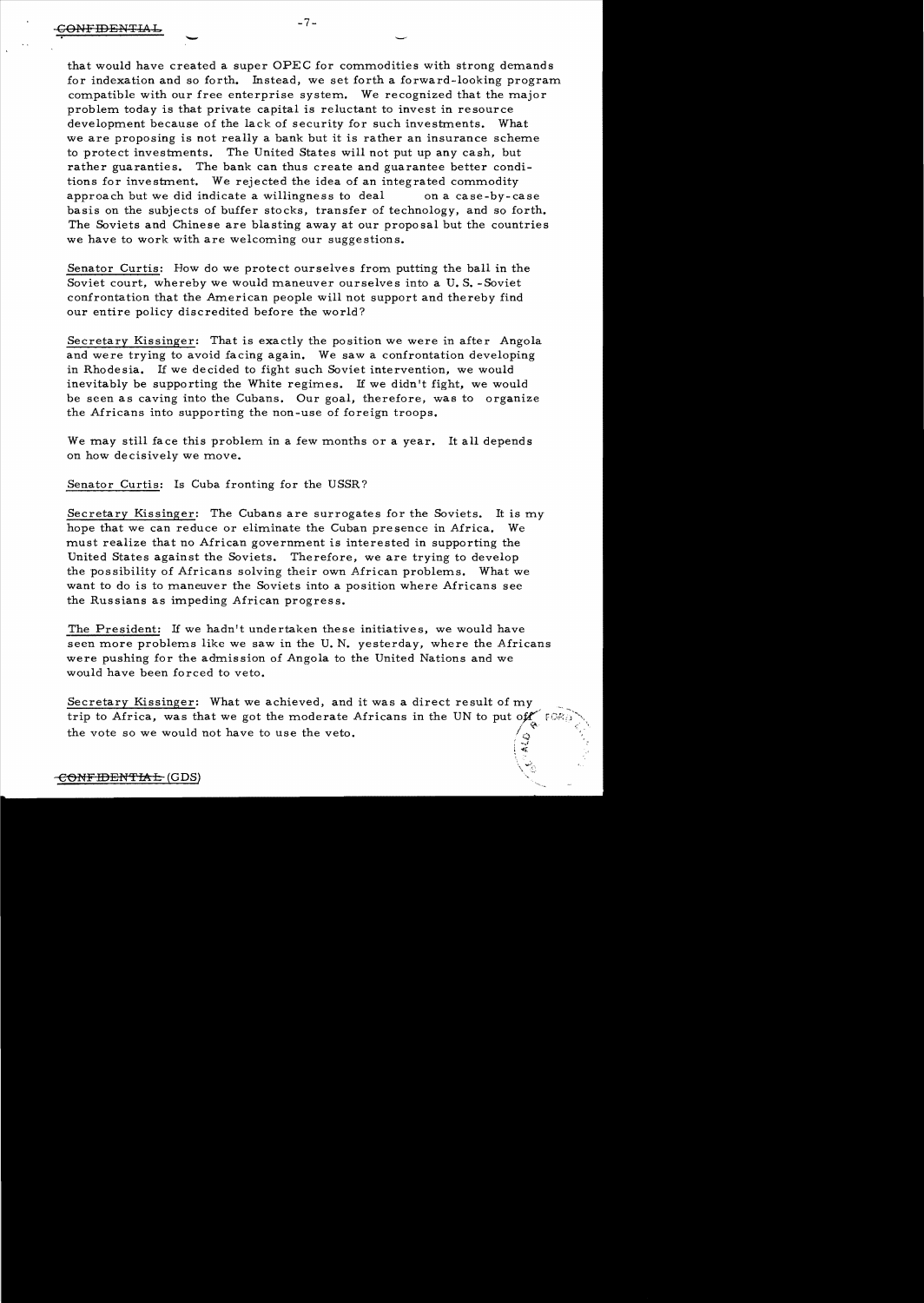$, \ldots$ 

Chairman Morgan: What happened to Nigeria which was supposed to be the showcase for Africa?

Secretary Kissinger: Nigeria is the most populous state and perhaps the richest in resources due to its oil. But Nigeria has been going in a bad direction due to its own domestic instability. Soviet influence is very strong in Nigeria, as is that of Algeria and Libya due to the Moslem. population in the North. We think, for example, the Nigerians were behind the Ghanian cancellation of my visit.

The President: Thank you all for coming. I think we've made considerable progress, but we are a long way from out of the woods in Africa.



 $\overline{\text{COMFIDENHAL}}$  (GDS)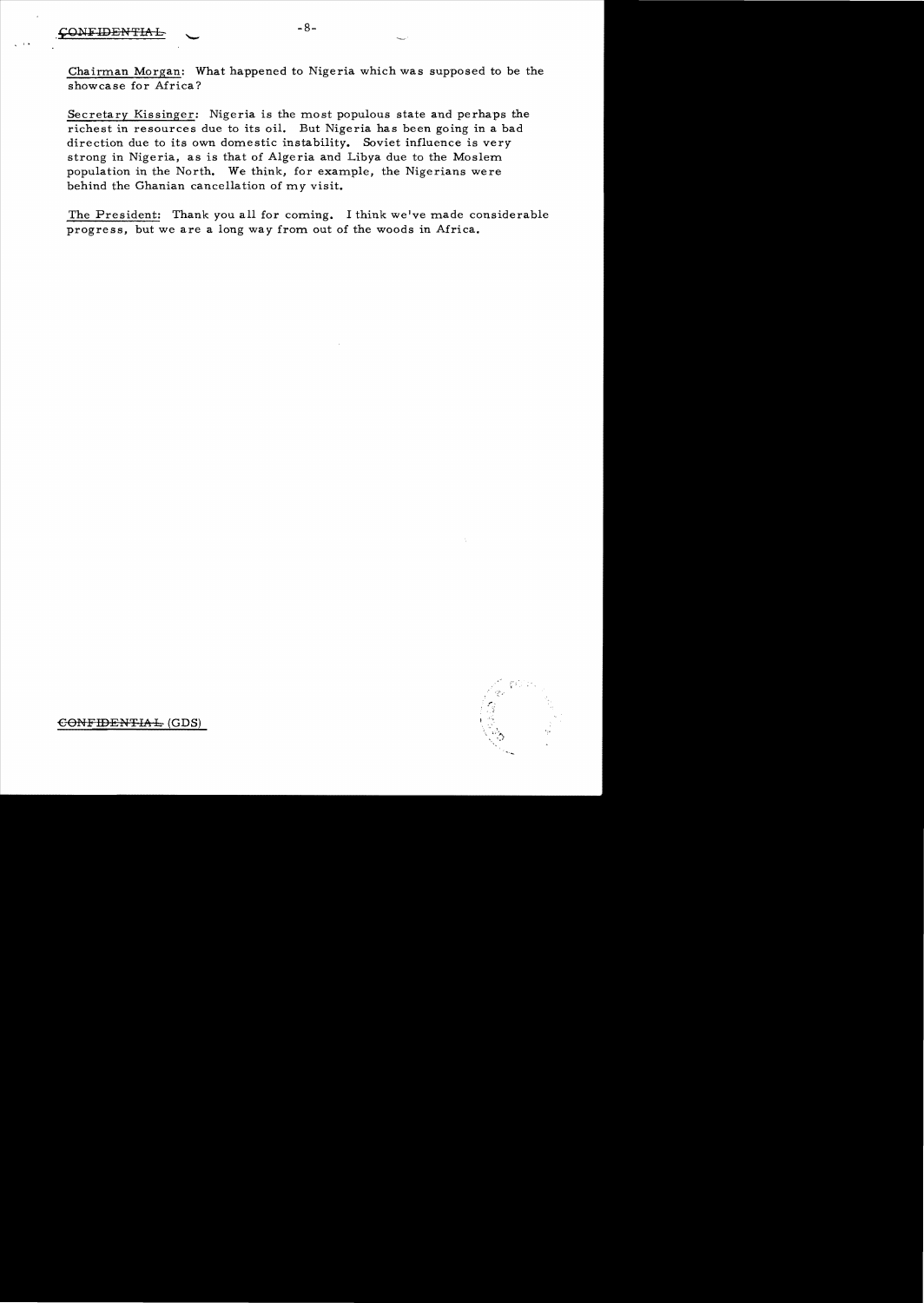PARTICIPANTS

The President The Secretary of State Secly Defense Clenents Death HOUSE

Carl Albert Tip O'Neill John Rhodes Jack McFall Bob Michel Phil Burton John Anderson Doc Morgan Bill Broomfield

### **SENATE**

Hugh Scott Bob Griffin Carl Curtis Frank Moss John Sparkman Cliff Case Mike Mansfield

### **STAFF**

Bob Hartmann Jack Marsh Dick Cheney Rog Morton Alan Greenspan Bill Seidman Brent Scowcroft Bill Baroody Ron Nessen Phil Buchen Max Friedersdorf Jim Cannon Jim Lynn Doug Bennett Bill Kendall Charlie Leppert Tom Loeffler Joe Jenckes Pat Rowland Bob Wolthuis Russ Rourke Les Janka<br>J.W Connor

#### **REGRETS**

The Vice President Sen. Robert Byrd

Sen Eastlan

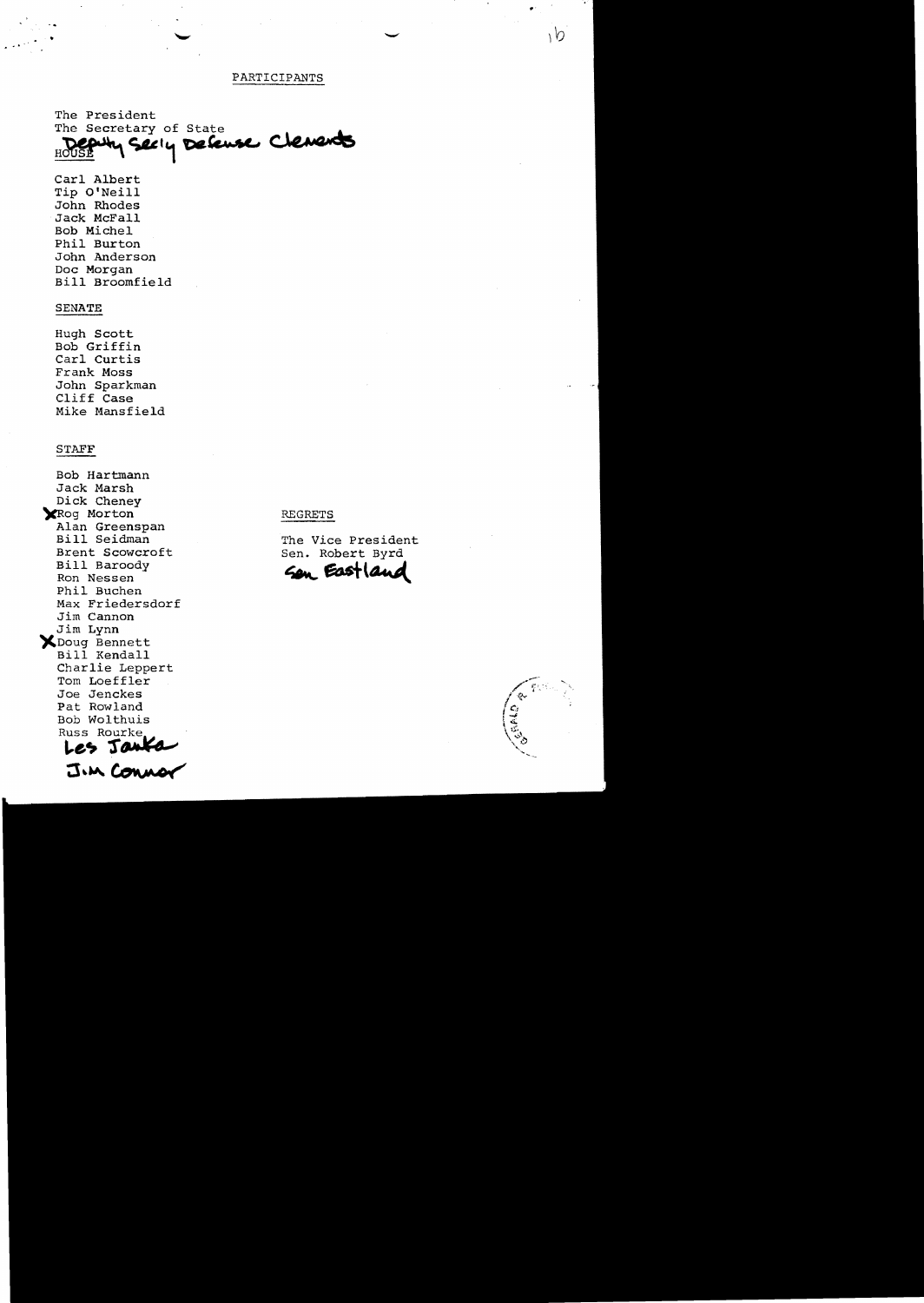61K

 $\setminus \zeta$ 

 $MEMORANDUM$ 

<del>CONFIDENTIA</del>

## **NATIONAL SECURITY COUNCIL**

ATTACHMENT ACTION May 13, 1976

MEMORANDUM FOR: BRENT SCOW CROFT

FROM: LESJANKA

SUBJECT: Meeting with Bipartisan Leadership Wednesday, May 12, 1976

Attached for your review is a Memorandum of Conversation drawn from my notes of the President's meeting with the Bipartisan Leadership which was held on Wednesday, May 12, 1976.

RECOMMENDATION

That you review and approve the Memcon at Tab A.

 $APPROVE$ 

----- DISAPPROVE